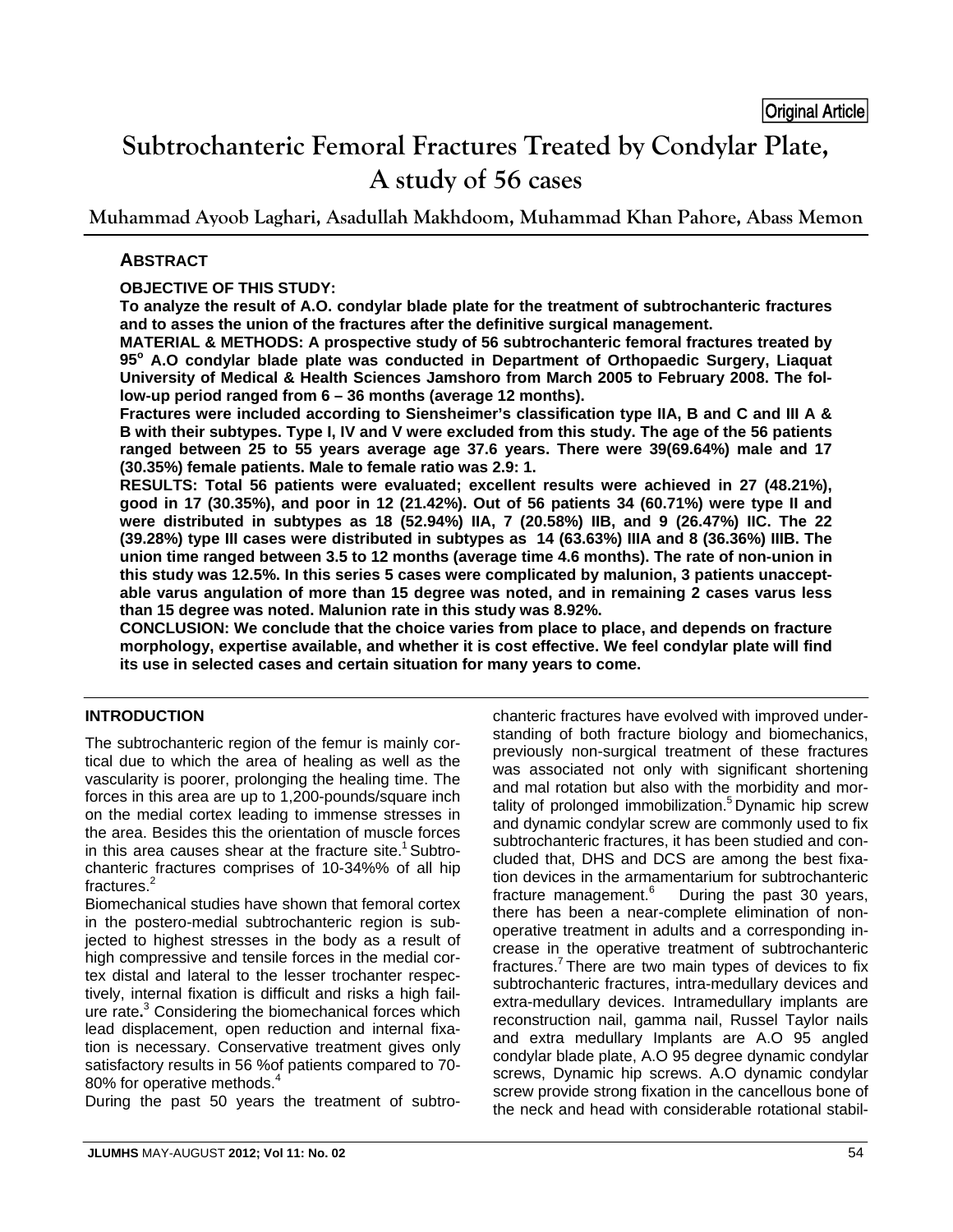ity.<sup>8</sup> Advantages of dynamic condylar screws are easy insertion, firm fixation, increase strength and resistance to stress failure, short times of operation and hospitalization.**<sup>9</sup>** Intra-medullary devices require less surgical exposure, enable early weight bearing, achieve better proximal fixation and exert less biomechanical stresses. However they are not suitable for subtrochanteric fractures within intertrochanteric extension and are associated with technical difficulties in 63% of cases.10 Complications of subtrochanteric fracture management are, non-union, implant failure, malunion, and wound infections. We use  $95^{\circ}$  condylar blade plates to stabilize subtrochanteric fractures in our set –up. This study was conducted to evaluate the results of fixation of this device in our circumstances.

# *Objective of the study:*

To analyze the result of A.O. condylar blade plate for the treatment of subtrochanteric fractures and to asses the union of the fractures after the definitive surgical management.

## **MATERIAL AND METHODS**

A prospective study of subtrochanteric femoral fractures treated by  $95^{\circ}$  A.O condylar blade plate was conducted in Department of Orthopaedic Surgery, Liaquat University of Medical & Health Sciences Jamshoro from March 2005 to February 2008. The study was under taken in 3 years with follow up of most patients ranging from  $6 - 36$  months (average 12 months).

Inclusion criteria for this study were according to Siensheimer's classification type IIA, B and C and III A & B with their subtypes above the age of  $25 - 55$  years. Type I, IV and V were excluded from this study. All fractures were admitted through the emergency department and thorough clinical examination was done and after initial management fracture was temporary stabilized with buck's traction to relieve the pain. After emergency management fractures were classified according to the Sienshiemer's classification (1978) by thorough examination of antero-posterior and lateral radiographic views of affected side with proximal & distal joints to evaluate the missed injuries. Decision was taken regarding the internal fixation with 95 $^{\rm o}$  angle blade plate according to the fracture configuration.

Total 56 patients were evaluated by assessing functional ability, presence of pain at fracture site, complications, like nonunion, malunion. Delayed union, implant failure length of the operated limb and radiographic evidence for union.

Excellent results were characterized by full range of movements of hip and knee, union of fracture, absence of pain at fracture site, varus angulation less than 5 degree, shortening less than 1-cm. Good results were characterized by union of the fractures, absence of pain, terminally restricted movements of hip and knee. Shortening less than 2.5-cm, varus angulation of  $5{\text -}15^0$ . Poor results were characterized by restricted hip movements, restricted knee movements varus angulation more than 15 degree shortening more than 2.5-cm, delayed union, non union, implant failure, malunion, presence of pain at fracture site.

Union of the fractures was defined as bridging callus on two radiographic views and ability on patient to walk on injured extremity.

#### *Preoperative Management*

After the management of the patient in emergency all the patients were admitted in the department of Orthopaedic Surgery. After admission clinical tests like blood and urine examination, blood urea and sugar levels, x-rays of the chest were advised to assess the clinical status of the patient. Preoperative blood transfusions and supportive therapy was also advised to the patient for stabilization of general condition. Information and counseling was done regarding the surgical procedure to the patients and their relatives. After all required investigations fitness regarding the anesthesia was taken from the anesthesia department.

#### *Operative Management*

After all arrangements patients were put on routine lists of the operation theater for open reduction and internal fixation with  $95^{\circ}$  A.O condylar blade plate. Patients were operated under spinal anesthesia in supine position on ordinary operation table. Before starting operative procedure prophylactic antibiotic were used to reduce the infection rate. Usually third generation cephalosporins were used. Two grams of third generation cephalosporin were administered intravenously just before operation.

For osteosynthesis of subtrochanteric femur fractures by A.O. condylar blade plate standard lateral approach to the proximal femur was used. After all the aseptic measures, incision extending from the tip of the greater trochanter to the desired level was given along the lateral aspect of the thigh. After cutting skin, subcutaneous tissue, fascia lata, vastus lateralis muscle was split and reflected forward. By gentle atraumatic techniques of dissection, proximal femur and greater trochanter were exposed. The fibers of the vastus lateralis originating from the greater trochanter were divided just below the origin to expose the area properly neck of the femur exposed by opening the capsule of the hip joint anteriorly.

With the help of the guide wires (K- wires) one along the superior surface of the neck and other oblique at the inferior aspect of the neck was used for the correct orientation of the direction of seating chisel under the image intensifier.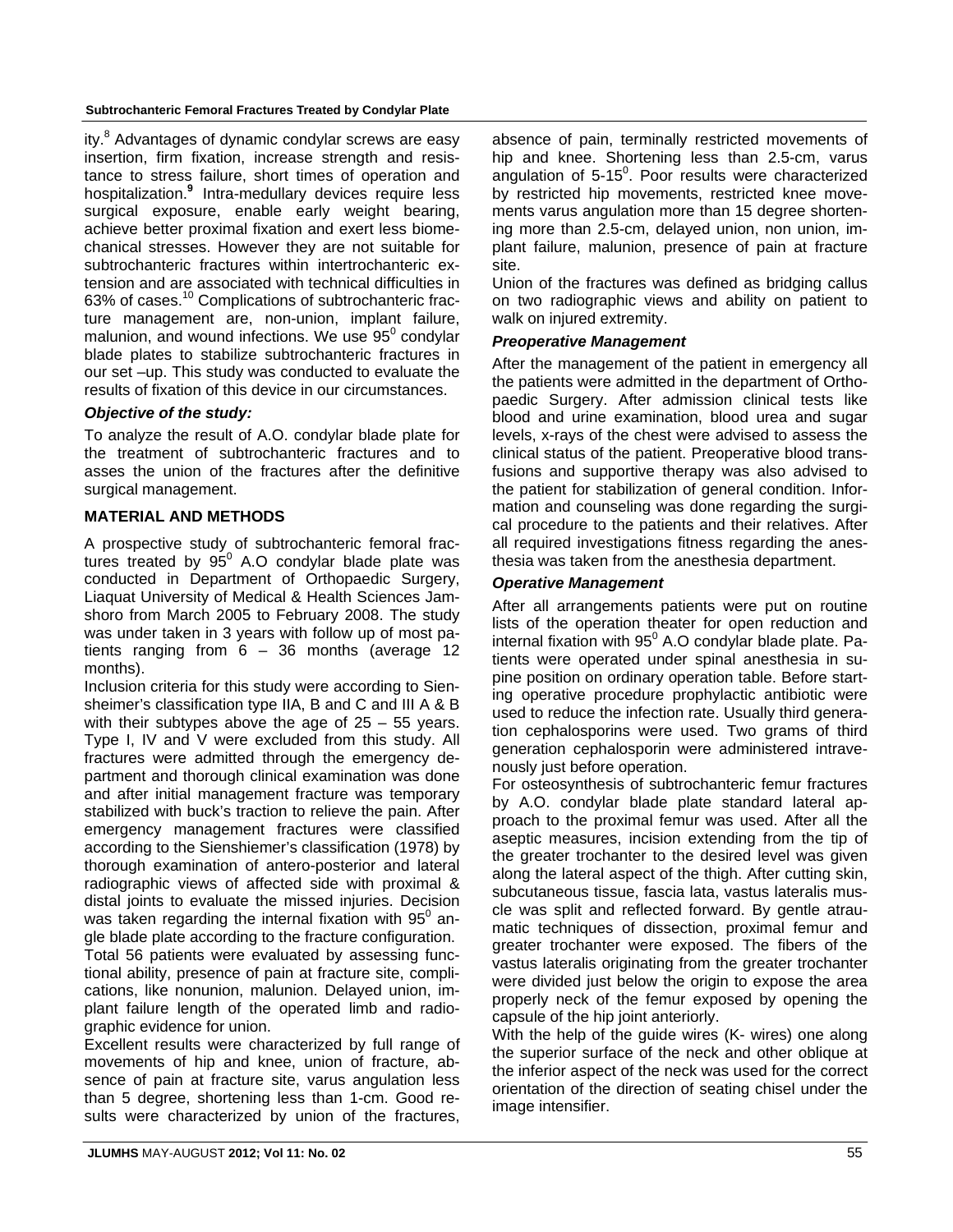After drilling into the neck in accurate direction, aiming for the blade portion of condylar blade plate was performed by seating chisel. Blade portion of the plate was inserted gently with the help of the plate holder and condylar guide. After insertion of the blade portion, plate portion fixed to the lateral proximal femoral cortex.

Usually one lag screw passed into the calcar to have secure stabilization. Larger fragments stabilized by lag screws through the plate or independently. After the fixation of the plate wounds were closed in layers over the drains. After completion of operative procedure patients shifted to ward for postoperative management.

In the post operative periodintra venous antibiotics were used for 48 hours and oral antibiotics for one week.

#### *Postoperative Management*

Post operatively patients advised to sit in the bed on next day. Exercises of the hip joint and knee joint were started as earliest possible. Straight leg raising and Quadriceps exercises were started within 2-3-days. Drains were removed after 48 hours and examination of the wounds performed. Non-weight bearing crutch ambulation started within a weak time. Stitches removed after 12-15 days. Partial weight bearing allowed according to the stability of the implant, type of the fracture, age of the patient. Usually partial weight bearing allowed after the appearance of callus on radiographs. Post- operative hospitalization period ranged between 12 days to 25 days (average 16 days).

#### *Follow - up*

Follow-up of the patient was carried out on monthly interval or one and half month interval. On each follow -up patients were thoroughly examined. Local examination of the wound, assessment of movements of hip and knee joints, examination to assess union of the fractures was performed. Follow-up radiographs were evaluated to check the progress of the union. Minimum follow up in this study was 6 months and maximum 36 months (average 12 months).

#### **RESULTS**

The age of the 56 patients ranged between 25 to 55 years average age 37.6 years. Maximum age group affected was 31-40 years group. Second maximum age group was 41-50 years. There were 39(69.64%) male and 17(30.35%) female patients. Male to female ratio was 2.9: 1.

Road traffic accidents resulted into fractures of subtrochanteric region in 36 (64.28%), 15(26.78%) sustained fracture due to fall and 5 (8.92%) patient fell from height, major cause of fracture in this study was road traffic accidents.

Out of total 56 patients type II fractures were presented by 34 (60.71%) and type III by 22 (39.28%) patients. Among 34 type II fractures 18 (52.94%) fractures were subtype IIA, 7 (20.58%) IIB, and 9 (26.47%) IIC. Among 22 type III fractures 14 (63.63%) were subtype IIIA and 8 (36.36%) IIIB according to Seinsheimer's Classification.

On the basis of parameters described excellent results were achieved in 27 (48.21%) out of 56 patients. Good results were achieved in 17 (30.35%); poor results were achieved in 12 (21.42%) cases **(Table I)**.

Forty-nine fractures united primarily. The union time ranged between 3.5 months to twelve months (average time 4.6 months) four of 56 implant failures associated with non-union and three patients had deep infection associated with non-union. The rate of non-union in this study was (12.5%). Implant failure revealed through the complain of patients & radiological evidence. Patients came with severe pain at fracture site and were unable to bear partial weight after 3 months of operation. X-ray revealed loosening of the screws. Implant was removed and revised with autogenous bone graft. Union took place in 10 - 12 months respectively. Mal-union was defined as angulation more than 15 degree. In this series five cases were complicated by malunion. In three patients unacceptable varus angulation of more than 15 degree was noted and in remaining two case varus less than 15 degree was noted. Malunion rate in this study was (8.92%).

#### **TABLE I: OVERALL RESULTS IN 56 SUBTRO-CHANTERIC FEMUR FRACTURES AFTER TREATMENT**

| <b>Result</b> | <b>Frequency</b> | Percentage |
|---------------|------------------|------------|
| Excellent     | 27               | 48.21      |
| Good          | 17               | 30.35      |
| Poor          | 12               | 21.42      |

#### **DISCUSSION**

Subtrochanteric femoral fractures are most difficult to treat due to high stress concentration zone. Mainly two factors are responsible for slower rate of union and complications. Subtrochanteric fractures occurs in a region of the cortical bone, where vascularity is less as a result, healing is delayed. Other factor is high biomechanical stress present in the subtrochanteric area leading to failure of fixation devices.<sup>11</sup>

Approximately 15% of proximal femoral fractures are subtrochanteric fractures. Mechanism of injury is different in old aged peoples and young aged patients. In old patients fractures result because of week osteo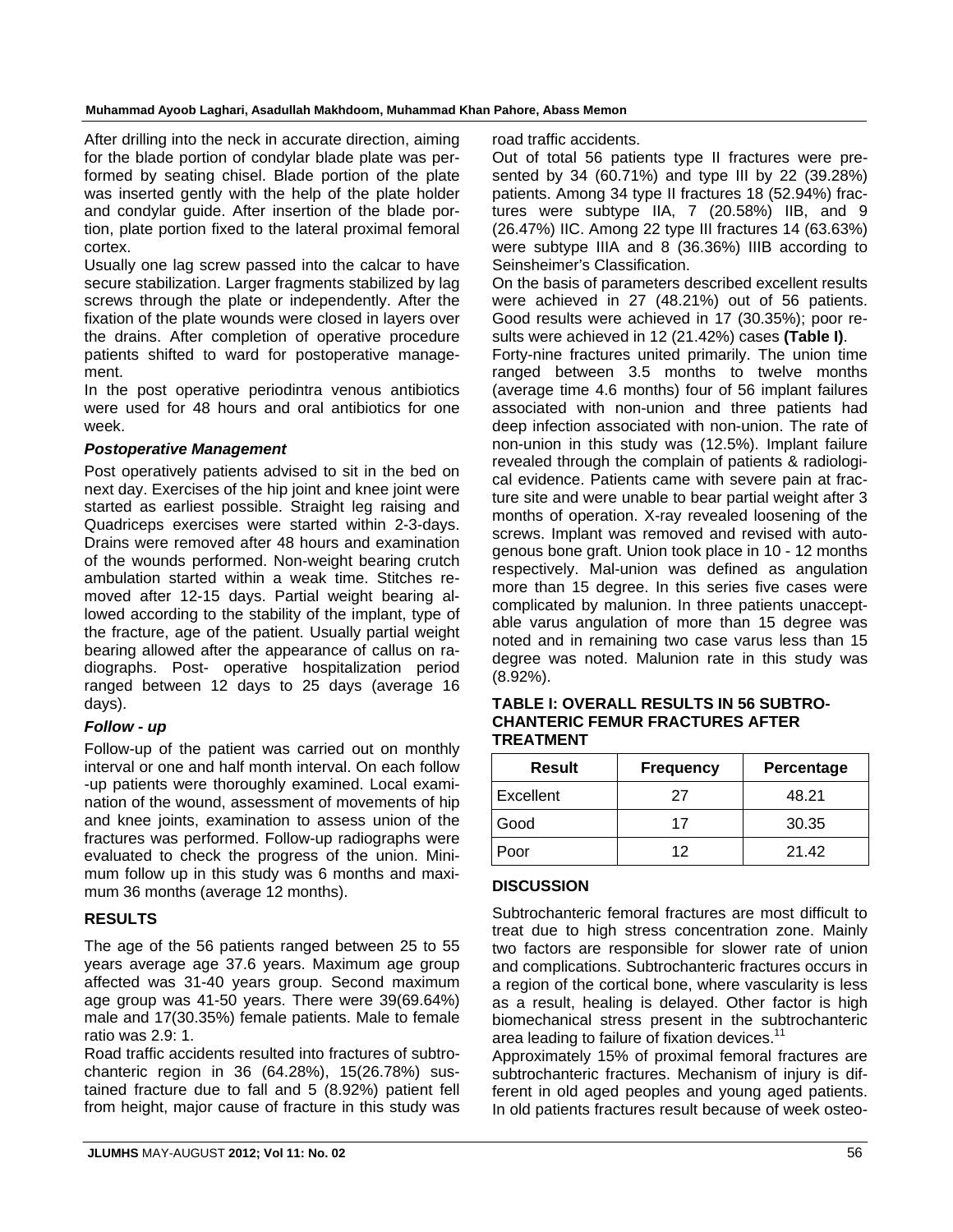porotic bones, which are easily broken by minor injuries, while, young aged patient sustain fracture due to high injury.<sup>1</sup>

Recommended treatment of subtrochanteric fractures is operative, by open reduction and internal fixation. Main object treatment is to maintain, length, stability, alignment that is only possible by surgical treatment. Non-operative treatment is recommended in those patients in which open reduction and internal fixation is difficult. Such as old aged patient with out ambulatory status. Children, open fractures, severely comminuted fractures. Main problems associated with treatment of subtrochanteric fractures have been non union, mal union, delayed union and implant failure.<sup>13</sup>

Various implant devices have been used to internally fix subtrochanteric fractures. These devices may be extramedullary devices and intramedullary devices. Intramedullary devices are bio mechanically stronger than the extra medullary devices, but subtrochanteric fractures are too proximal for using standard. Locked intramedullary nails. Extramadullary devices such as A.O. condylar blade plate, dynamic hip screw and dynamic condylar screws.<sup>14</sup>

Anteroposterior and lateral radiographs are essential to assess theimplant size. Reliable method of reduction of fracture subtrochanteric region is indirect in which medial cortical dissection is avoided and autogenous bone graft is not performed.<sup>15</sup> as reported by a comparative study between two groups of patient who undergone open reduction and internal; fixation by A.O. condylar blade plate. Results were better with indirect method. If direct method is used then adherence should be to the reconstructive of medial femoral cortex. Especially in type- III and type IV comminuted fractures. However acceptable results can be achieved by A.O. condylar blade plate if medial cortical reconstruction with bone graft is used.<sup>16</sup>

The age of the 56 patients ranged between 25 to 55 years average age 37.6 years. Maximum age group affected was 31-40 years group. Second maximum age group was 41-50 years. Most of the patient in this study were younger aged and middle-aged group. There were 39(69.64%) male and 17(30.35%) female patients. Male to female ratio was 2.9: 1.It is evident that maximum patients are this series are of 4th or 5th decade of life.

Papagionnopouls H.D et al  $1989<sup>17</sup>$  reported a series with age ranging between 26-84 year average ages 53.7 years. In 1994 Meissner A18 reported a series of 178 Subtrohanteric fractures age ranged between 18- 89 years average age 74 years. Baumagaertal 1994<sup>19</sup> reported a series of 24-subtrochanteric fractures age range 16-96 years average age 46 years.

There were 39(69.64%) male and 17(30.35%) female patients. Male to female ratio was 2.9: 1 in our study. Papagionnopoul's et al 1989<sup>17</sup> reported series of 31 fractures there were 17 male and 14 female patients male female ratio  $(1.2:1)$ . Miessner A. 1994<sup>18</sup> in series of 178 subtrochanteric fractures 130 female (73%) and 48 (27%) male patients with male female ratio (1:2.8). Buamgaertel 199419 reported series of having twenty male (58.7%) and 10 female patient (41.3%) male to female ratio was (1.4:1).Is evident that male patients are more commonly affected than females in this study. In western countries females are active and they are more exposed to trauma. In our set up females are comparatively less exposed to motor vehicle trauma.

Most common mode of injury in our study was Road traffic accidents resulted into fractures of subtrochanteric region in 36 (64.28%) 15 (26.78%) sustained fracture due to fall and 5 (8.92%) patient fall from height, major cause of fracture in this study was road traffic accidents. Bajaj et al 1988<sup>20</sup> reported series of 38 subtrochenteric fractures 11 (28.9%) fall from tree, 10(28.9%) affected by road traffic accidents. Simple fall 8 patients (21%). Vanderchot P. et al  $1995<sup>21</sup>$  reported series of 161 subtrochanteric fractures there were 114 (70.9%) admitted after simple fall, 47 (29.1%) sustained road traffic accidents.

Papagiannopoule's et al 1989<sup>17</sup> series of 31 fracture 21 (67.7%) sustained road traffic accident. Jekic et al 1993 $^{22}$  reported a series of 63 subtrochanteric fractures 40 patients' sustained fractures due to the road traffic accidents (63.4%).

In our study most common type of fracture according to seinsheimer classification was type II, 34 (60.71%) and 18 (52.94%) fractures were subtype IIA, 7 (20.58%) IIB, 9 (26.47%) IIC; and 22 (39.28%) type III, 14 (63.63%) subtype IIIA and 8 (36.36%) IIIB. Papagionnopoules  $1989^{17}$  reported 31 fracture, five (16.1%) of type-II A four (19.2%) type-II B, one (3.2%) type-II C, ten (32.2%) type –III B, five (16.1%) type-IV, six type  $-V$  (19.3%). Bajaj 1988<sup>20</sup> series of 31 fracture type-II A, six (15.6%) four (10.5%) type-II B, four type  $-IIC$  (15.5%), seven type  $-III$  A, (18.4%), five type  $-III$ B, (13.1%), six type –IV (15.6%) and five (13.1%) type - V fractures.

In our series union time of the fractures ranged between 3.5 months to twelve months (average time 4.6 months) four of 56 implant failures associated with non-union and three patients had deep infection associated with non-union. The rate of non-union is this study was (12.5%). Kinast es al 1989<sup>15</sup> reported series of 47 fractures group –I comprising 23 patients operated by condylar plate and fracture reduced by direct method union time was 5.2 months while those fractures treated by condylar plate with indirect method of reduction union time was reduced to 4.2 month. Baumagertrel et al 1994<sup>19</sup> reported treatment of 24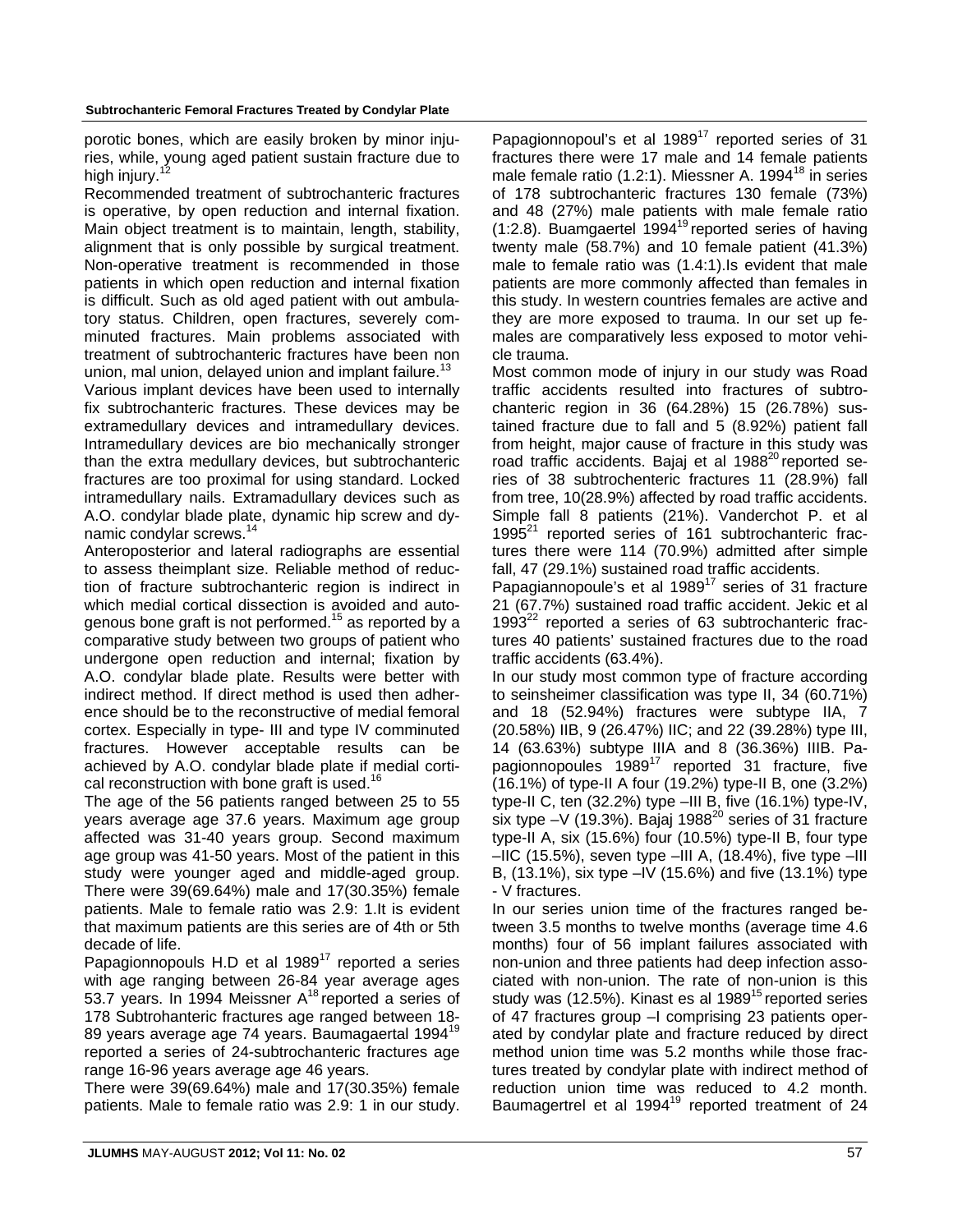patients by condylar plate most of the fractures were comminuted and union time was 4.2 months.

In this series five cases were complicated by malunion. In three patients unacceptable varus angulation of more than 15 degree was noted and in remaining two case varus less than 15 degree was noted. Malunion rate is this study was  $(8.92\%)$ . Miesnner A et al 1994<sup>18</sup> reported seven of 178 subtrodhanteric fractures treated by A.O. condylar plate with infection rate (2.2%). Schilickwel et al  $1992^{23}$  reported a series of 272 fractures treated by condylar blade plate with infection rate (0.8%).

Quient et al 1991<sup>24</sup> reported use of condylar plate in 75-subtrochanteric fractures infection rate was (0.9%). Kwasny et al  $1991^{25}$  reported as series of 125 subtrchenteric and pertrochenteric fractures treated by dynamic hip screw. Infection rate was (4%).

Papagionnopoule's  $1989^{17}$  reported 10 types – III A, fracture out of them two complicated by failure (20%). In our series we had 8 type –III A, fracture out of total 8 cases three implants failed (37.50%) in our series complication rate of implant failure is between both reports. Brien et al  $1991^{27}$  reported twenty-five patients managed by condylar plate 2 of 25 fractures were complicated by non union (8%). Wiss DA;  $1992^{28}$  presented a series of 95 subtrohanteric fracture treated by interlocking nail. Malunion rate was (6.31%).

Baumgaertel F; 1994 $19$  presented a series of 24 subtrochenteric fractures treated by A.O. condylar plate, malunion rate was (8.3%)

# **CONCLUSION**

We conclude that the choice of varies from place to place, and depends on fracture morphology, expertise available, and whether it is cost effective. We feel condylar plate will find its use in selected cases and certain situation for many years to come.

# **REFERENCES**

- 1. Sims SH. Treatment of complex fractures. Orthopedics clinics of North America 2002; 33(1): 1-12.
- 2. Lavelle David G. Campbell's operative orthopaedics. 10th edition. Mosby's. Louis 2003.
- 3. Kyle RF, Cabanela ME, Russell TA, Swiontkoviski, RA Winquist RA, Zukerman JD, etal. Fractures of proximal part of the femur. Instructional lecture 1995; 227-53.
- 4. Craig NJA. Subtrochanteric fractures: Current management options.Disab Rehab 2005; 27:1181 –90.
- 5. Mark A Hip.[online] www.Medscape.com/ article/1247329-print updated jan.2008.
- 6. Khallaf FGM, Al Rowaih, Abdul Hameed HF. Results of subtrochanteric fractures treated by dy-

namic hip Screw and dynamic condylar screws Med: Principles practice 1998; 7 283-291.

- 7. Wadell JP. Sub trochanteric fractures of femur: a review of 130 patients. J Trauma August 1979 19 (8): 582–92.
- 8. Vaidya SV, Dholakia DB, Chatterjee A. Use of dynamic condylar screw and biological reduction techniques for sub trochanteric femur fractures. Injury 2003;34: 123—8.
- 9. Baumer F, Jurowich B, Taruttis H. Use of dynamic condylar screw in coxal end of femur are there advantages to gerontologic traumatology. Zentralbil M Chir 1992; 117(8)460-4.
- 10. Bolden C, Seibert FJ, Fankhauser F, Peicha G, Greichnig W, Szyszkowitz R. The proximal femoral nail (PFN)—a minimally invasive treatment of unstable proximal femoral fractures; A prospective study of 55 cases with follow –up of 15 months. Acta Orthopedic Scand 2003; 74:53-8.
- 11. Maglioto FJW. subtrochanteric fractures. Surg Gynaecol Obstet 1966;122:555-60.
- 12. Kundera H, Bohlar N, Collon D. Treatment of intertrochanteric and subtrochanteric fractures of hip by Enders method. B Joint Surg 1976; 58A:604.
- 13. Thomas WG, Viller RN. Subtrochanteric fractures Zickel's nail or nail plate bone and joint surgery. 1986; 65-B: 255.
- 14. Warwick DJ, Cricklow TPKR, Lang Kamer VG. Dynamic condylar screw in management of subtrochanteric fractures of femur Injury. 1995; 26(4): 221-4.
- 15. Kinast C, Bolhofner BR, Mast. Subtrochanteric fracture of femur results of condylar plate. Orthopaed Clin of North Am March 1989;59(4): 533-5.
- 16. Senter B, Kending R, Savoie FH. Operative stabilization of subtrochanteric fractures J-Orthop-Trauma 1990;4(4): 339-405.
- 17. Papagionnopoul's G, Stewart AG, Lunn PG. Treatment of subtrochanteric fractures of femur. A Study of intramedullary nailing. Injury 1989;2:106- 10.
- 18. Meissner A, Development in Osteosynthesis of proximal femoral fractures Zenrteralbl-Chir 1993;119(2): 81-7.
- 19. Buamgaertel F, Gotzen-L. Biological osteosynthesis in milti fragment fractures of para articular femur a prospective study. Unfall Chirurg 1994;97 (2): 78-84.
- 20. Bajaj HN, Rao PS, Kumar B, Chacho V. Subtrochanteric fractures of femur an analysis of operative and non-operative management. Injury 1988; 19(3):169-71.
- 21. Vanderschot P, Vanders Peceten K, Verheyen L. Areview of 161 subtrohanteric fractures-risk fail-